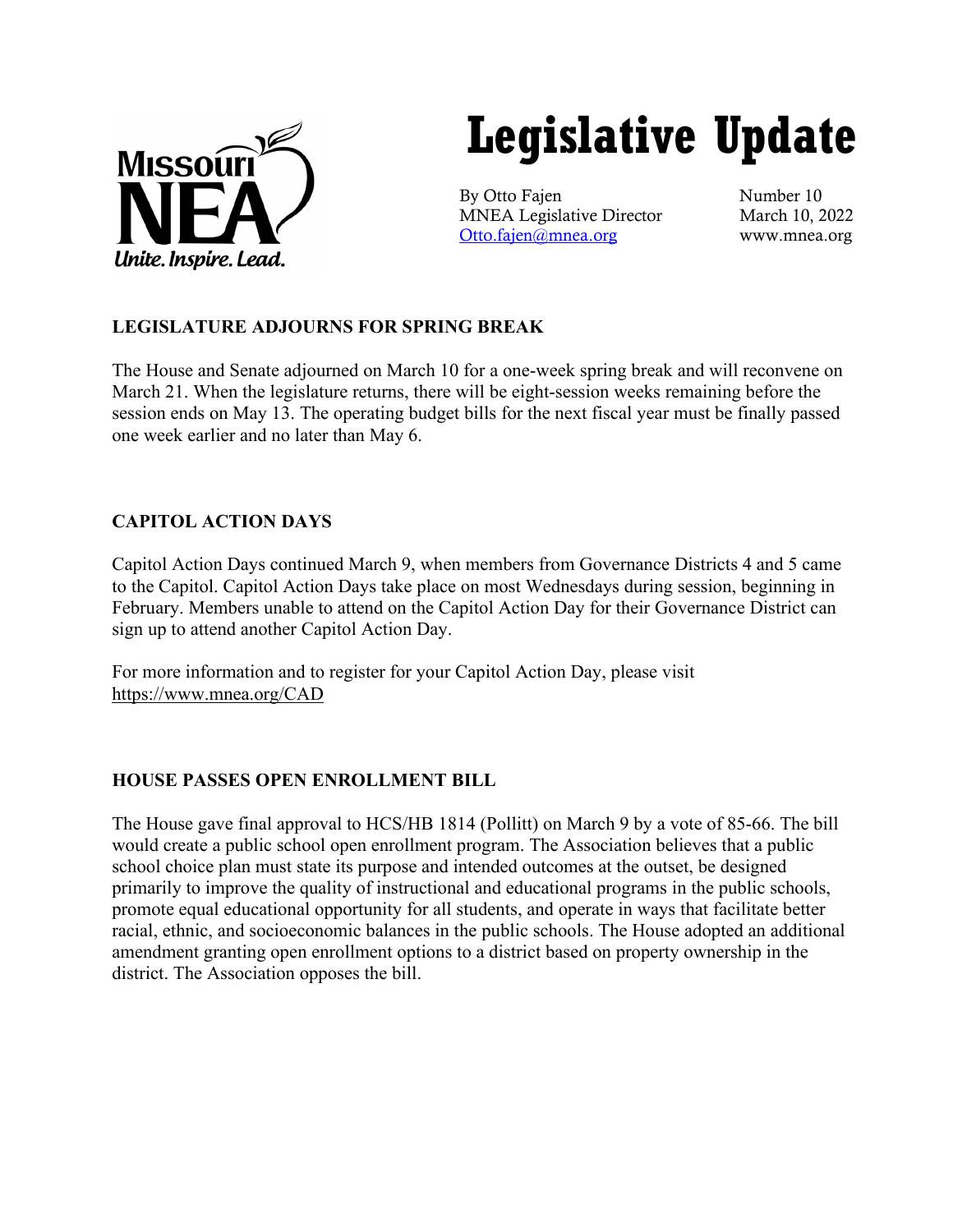### **HOUSE PASSES CHARTER SCHOOL FUNDING BILL**

The House gave final approval to HCS/HB 1552 (Richey) on March 9 by a vote of 85-67. The bill would revise the law specifying payments to charter schools and shift more local school funds to charter schools. The HCS version includes additional changes specific to the St. Louis City district. The House amended the bill to delay the effectiveness on St. Louis City for five years. The House defeated Rep. Francis' amendment to limit the bill to Kansas City school district. The Association opposes the bill.

Missouri NEA believes that charter schools should be sponsored by and accountable to the local community through the elected school board and approved only after an impact study is conducted by the district to consider the proposal. School board sponsorship ensures that the board can plan the use of all school funds and implement the services and programs that meet the needs of all students in the community. The Association also believes that all charter schools should be subject to the same standards of accountability, transparency, and respect for the rights of students, parents, and staff as are applicable to traditional public schools.

### **SENATE PASSES READING BILL**

The Senate gave final approval to SS/SCS/SBs 681 & 662 (O'Laughlin) on March 10 by a unanimous 30-0 vote. The bill revises several provisions related to literacy and reading instruction and creates school innovation waivers. The perfected bill contains many provisions from SB 1076 (Arthur), a similar bill, and the Association supports the bill. The bill repeals retention in grade requirements for struggling readers. The bill requires schools to provide reading instruction, with appropriate evidence-based reading intervention, in the elementary grades and requires assessment and intervention beginning in kindergarten. The bill requires systematic and explicit interventions for students with characteristics of dyslexia. An amendment offered by Sen. Arthur delays the implementation of the assessment and intervention provisions until January 1, 2023.

The bill includes specific requirements on DESE to support literacy and help train teachers. The bill also requires schools to provide in-service teachers with professional development opportunities in literacy and reading instruction. The bill requires teacher preparation programs to adequately prepare teaching students to provide effective literacy and reading instruction and revises the educator preparation advisory board to involve more classroom teachers in designing this training.

## **SENATE DEBATES NEW OFFENSE THAT SEEKS TO BAN BOOKS**

The Senate debated SB 775 (Rehder) on March 8 but did not bring the bill to a vote. The bill creates new rights for sexual assault survivors and contains other provisions regarding sexual offenses.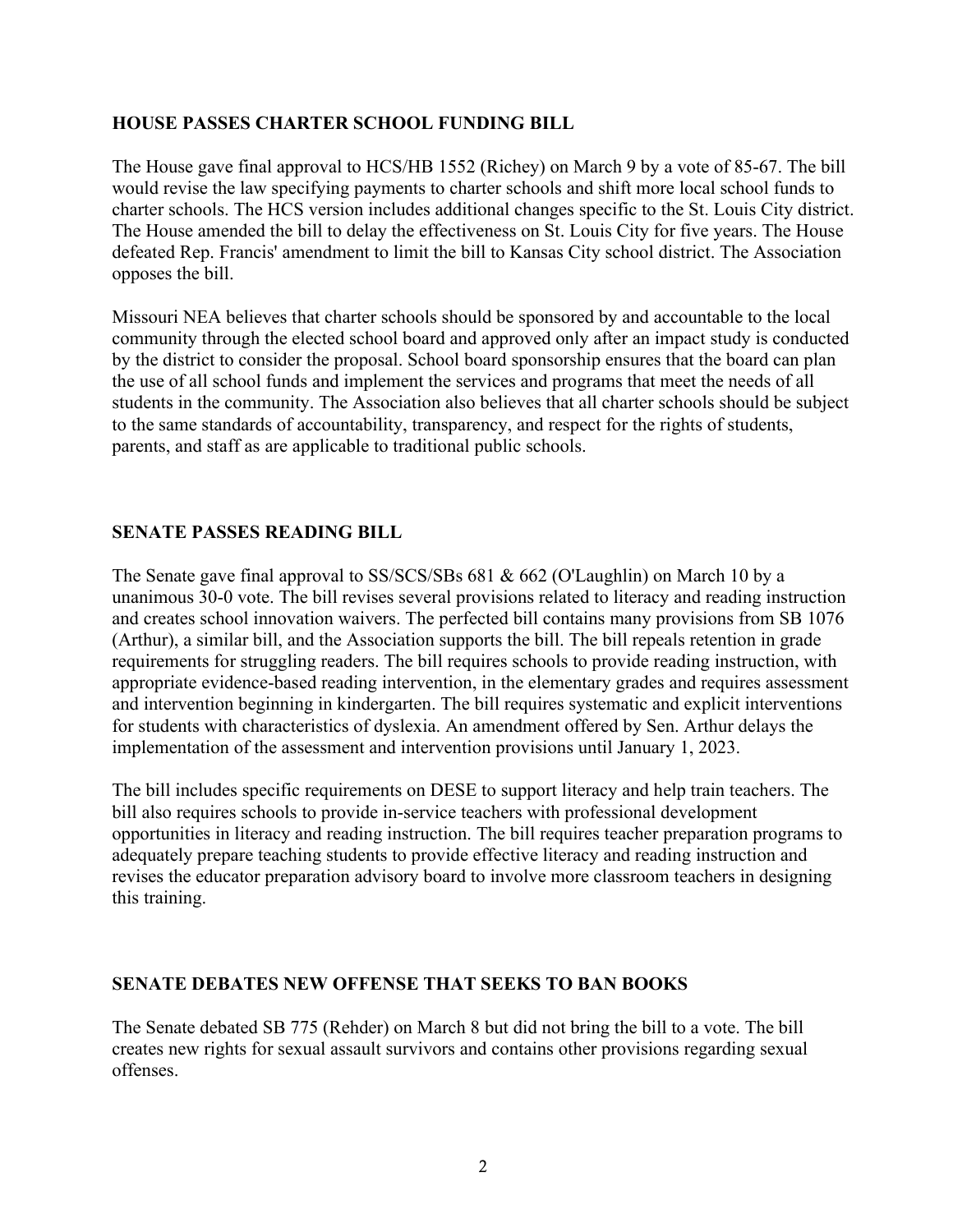Sen. Brattin offered an amendment to create a new criminal offense that would apply to personnel in public and private K-12 schools who provide vaguely-defined "obscene material" to students. The amendment followed a discussion about the recent, organized effort by a newly-formed group to force several Missouri school boards to ban controversial books from school libraries. Decisions regarding material and books in school libraries should be made under local policies by appropriate committees. The Association opposes unnecessary and vague penalty provisions that could have a chilling effect on the honest discussion of important and controversial topics that our students deserve.

### **GIFTED EDUCATION**

The House gave final approval to HB 2366 (Shields) on March 10. The bill requires districts and charter schools to identify and provide services and programs for gifted children. The bill requires a district to establish a gifted education program if three percent or more are identified as gifted. The Association believes that gifted and talented students need a challenging curriculum and a program that identifies and supports their unique needs. The Association supports the bill.

### **SUBSTITUTE TEACHINGS/WORKING AFTER RETIREMENT**

The House gave final approval to HCS/HB 2304 (Lewis) on March 1. The bill would create a state law establishing qualifications for substitute teachers that is similar to the State Board rule. The HCS also includes a provision for DESE to establish an anonymous, online survey tool for substitute teachers that will help collect relevant data regarding the pay, support, and experiences of substitute teachers across the state. The House adopted an amendment to revise language that provides a three-year waiver of the 550 hour/50% earnings limit for working after retirement to substitute teach on a part-time or temporary basis. The HCS also includes an emergency clause.

## **HIGHER EDUCATION STUDENT ORGANIZATIONS**

The House gave final approval to HB 1724 (Hudson) on March 10. The bill revises policies of public higher education institutions in recognizing student associations. The bill would prevent a public college from limiting recognition to belief-based student associations that require leaders to adhere to its beliefs, practice requirements, or standards of conduct. The Association believes that organizations are strengthened by offering memberships on a nondiscriminatory basis. The Association opposes the bill.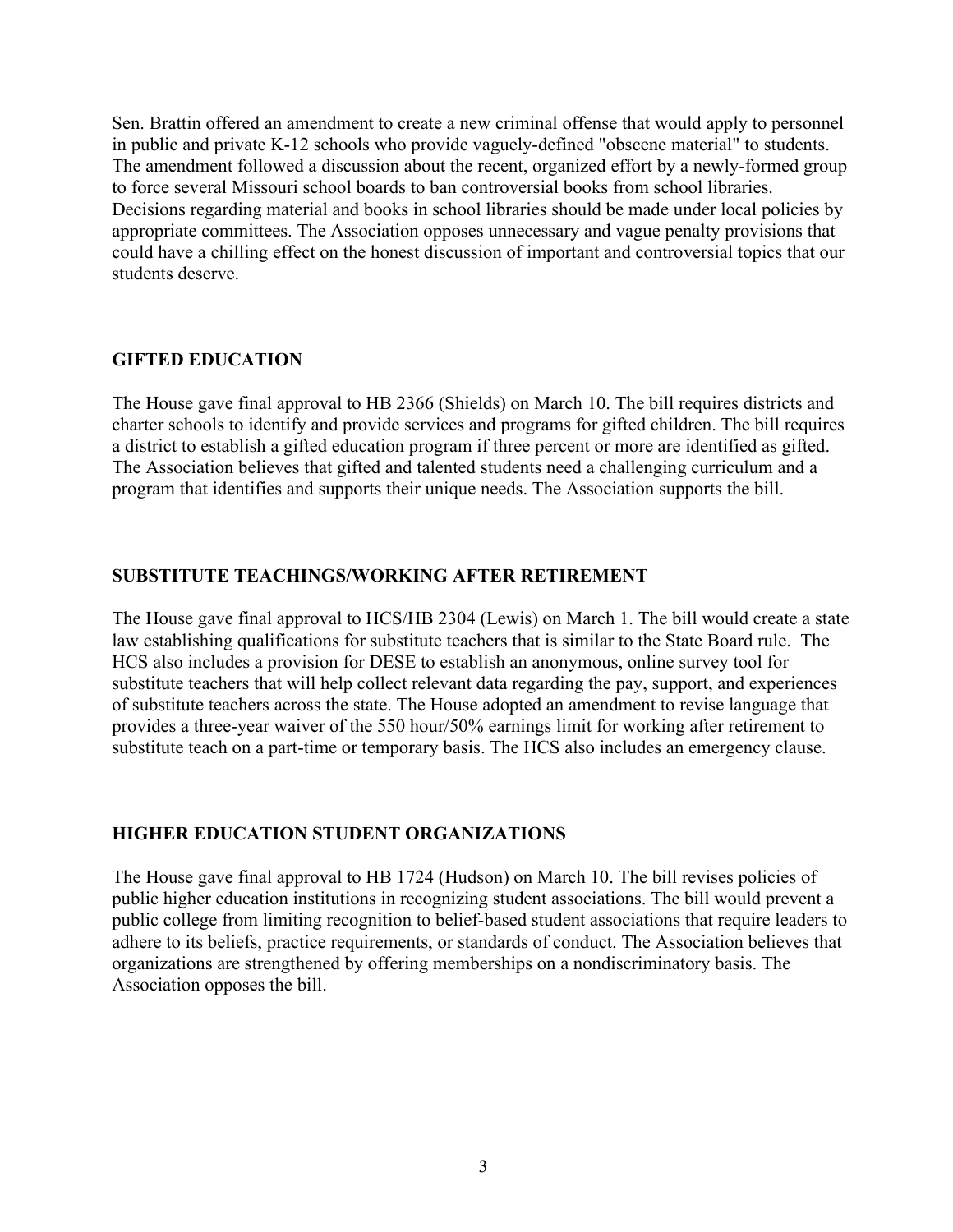#### **PHOTO ID MANDATE**

The House gave final approval on March 10 to two measures that would require registered voters to provide a government-issued photo identification: HB 1878 (Simmons) and HJR 94 (Simmons). The Association opposes barriers that keep eligible citizens from voting and being politically active and opposes both measures.

# **INITIATIVE PETITIONS**

The House gave final approval to HCS/HJR 91 (Eggleston), another joint resolution pertaining to initiative petitions. The joint resolution would make it harder for citizens to use the initiative petition process in the future, and the Association opposes the measure.

# **HOUSE CREATES OMNIBUS EDUCATION BILL**

The House gave first-round approval to HCS/HB 1750 (Basye) on March 9 after adopting a total of sixteen amendments. The resulting omnibus bill contains the provisions of a total of fifteen bills:

**SCHOOL BOARD AND COMMUNITY RELATIONS:** HCS/HB 1750 (Basye) itself requires each school board and charter school to adopt a policy on community engagement. The policy will allow interested community members to communicate with governing boards and school administrators on an issue related to school governance or operations. The policy may require the community member to speak with administrators before seeking board action. Rep. Basye offered an amendment that removed the authority for lawsuits to seek to require school employees and officials to perform actions required by school law.

**GIFTED EDUCATION:** HB 2366 (Shields) to require districts and charter schools to identify and provide services and programs for gifted children. The bill requires a district to establish a gifted education program if three percent or more are identified as gifted. The Association believes that gifted and talented students need a challenging curriculum and a program that identifies and supports their unique needs. The Association supports the bill.

**CHILD ABUSE INVESTIGATIONS**: HB 2095 (Hannah Kelly) to modify provisions relating to child abuse investigations in schools. The bill requires the Children's Division to conduct investigations of all allegations of suspected child abuse or neglect, including those involved with corporal punishment in public schools. The Association supports the bill. The House defeated an amendment by Rep. Nurrenbern to ban corporal punishment in schools, but the House adopted an amendment offered by Rep. Proudie to require parental consent before corporal punishment may be used.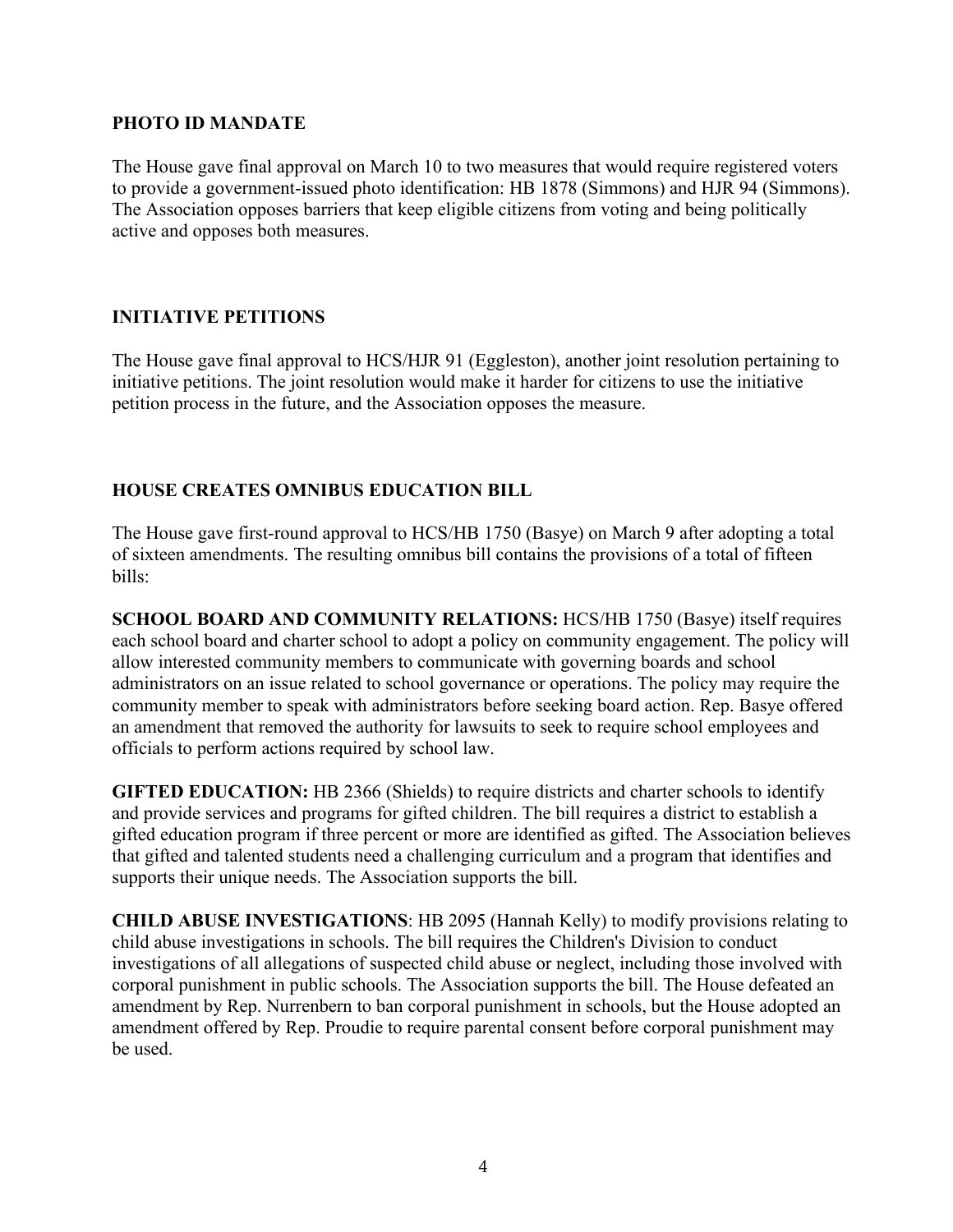**SPECIAL EDUCATION FUNDING:** HB 1469 (Pike) to revise the calculation of aid relating to the cost of serving high-needs students. The bill ensures that a district's per-pupil average used as a basis for the high-needs funding is not skewed by the high cost of serving those students. The Association supports the bill.

**PRESCHOOL MAKEUP DAYS:** HB 1471 (Pike) to ensure that make-up day requirements for half-day preschool programs are proportional to the program's schedule. The Association supports the bill.

**SCHOOL INNOVATION WAIVERS:** HB 2152 (Henderson) to provide for school innovation waivers to exempt schools from specific requirements imposed by statute or regulation. The Association believes this bill could be used to grant flexibility to improve pupil assessments and supports the bill.

**TEACHER CERTIFICATION:** HCS/HB 1928 (Pollitt) to revise the requirements for a visiting scholars certificate of license to teach. The HCS allows districts to employ teachers who complete an approved teacher preparation program but have not passed the exit exam and provides that such a teacher shall receive a state teaching certificate upon completion of three years of successful teaching.

**SUBSTITUTE TEACHERS:** HCS/HB 2304 (Lewis) to create a state law establishing qualifications for substitute teachers that is similar to the State Board rule. The HCS includes language to include a three-year waiver of the 550 hour/50% earnings limit for working after retirement. The HCS also includes a provision for DESE to establish an anonymous, online survey tool for substitute teachers that will help collect relevant data regarding the pay, support, and experiences of substitute teachers across the state. The HCS also includes an emergency clause.

**EXTENDED LEARNING OPPORTUNITIES:** HB 1856 (Baker) to create a policy that would allow students to receive credit for participation in out-of-classroom learning experiences as approved by the State Board of Education, a school board, or a charter school.

**TRANSPORTATION:** HB 1973 (Kurtis Gregory) to limit the definition of school bus to include vehicles designed to carry more than ten people. Schools would still be able to use other motor vehicles for pupil transportation.

**SPECIAL EDUCATION:** HB 2010 (Travis Smith) to place the burden of proof and production on school districts in due process hearings for children with a disability.

**CURSIVE INSTRUCTION:** HB 2073 (Bangert) to require school districts to provide instruction in cursive writing by the end of the fifth grade, including a proficiency test of competency in reading and writing cursive.

**COMPENSATION INFORMATION:** HB 2359 (Basye) to modify who is required to report and what information is reported to the Missouri Accountability Portal. The bill requires school salary and benefit information to be included on the Portal.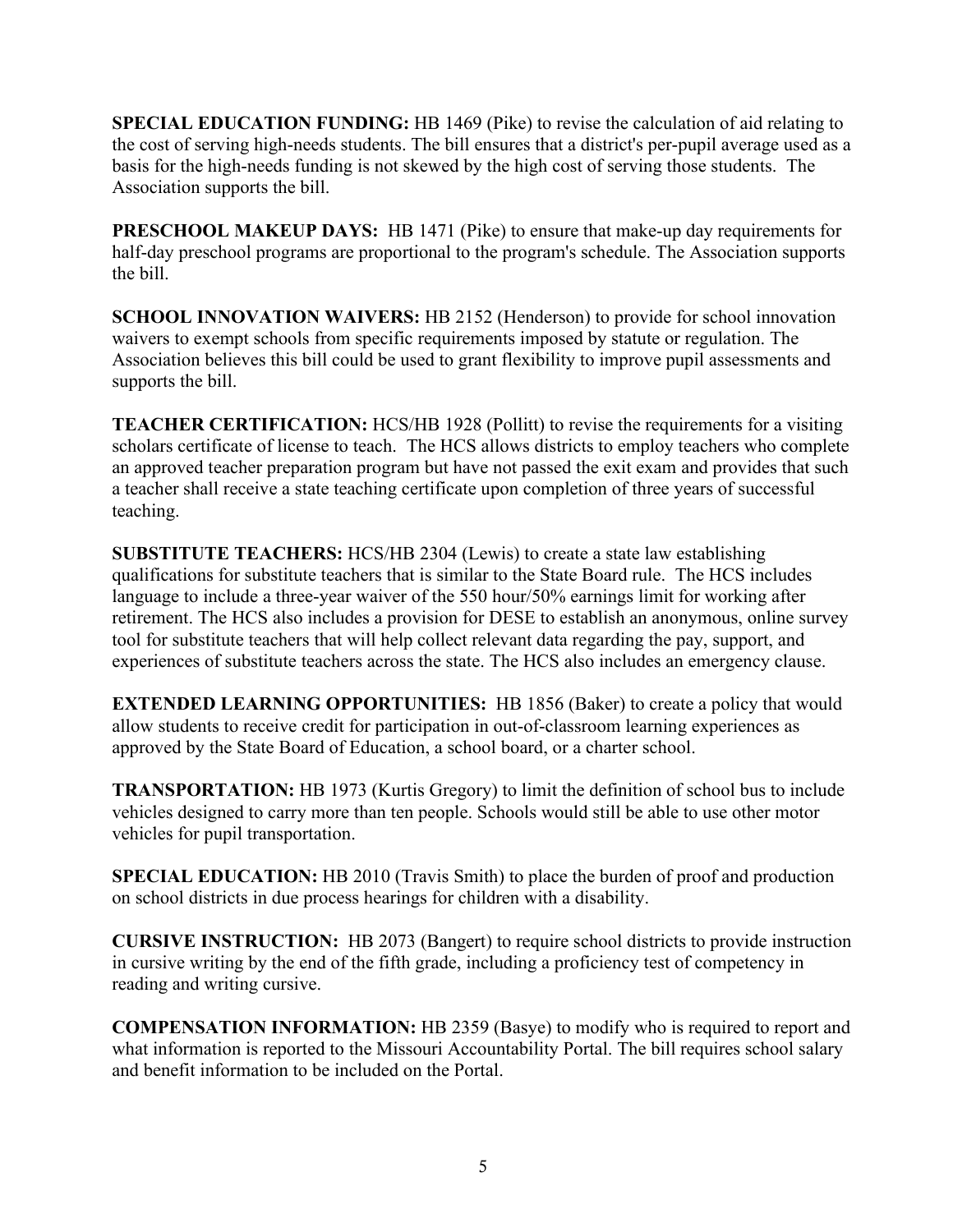**SUPERINTENDENT SHARING:** HB 1721 (Shields) to allow school districts that share superintendents to receive additional state aid.

**SCHOOL BOARD ELECTION SUBDISTRICT OPTION: HB 1804 (Viet) to allow school** districts to change from at-large to subdistrict school board elections, including the local option for any district to vote to approve a change to elect some or all board members from subdistricts.

**PROPERTY OWNERSHIP PUPIL TRANSFER:** an amendment offered by Rep. Davidson and similar to a provision in HB 1814 (Pollitt) would allow students to transfer to a non-resident district if the family has owned a property in the non-resident district for at least three years and has paid a total of \$3000 or more in school property taxes in that non-resident district.

### **SUICIDE PREVENTION**

The House-Health and Mental Health Policy Committee heard HB 2136 (Ann Kelley) on March 7. The bill enacts requirements relating to suicide prevention education and information. Districts are required to offer two hours of professional development and teachers may participate in the training. The bill also requires student ID cards to have suicide prevention contact information. The Association supports the bill.

## **TRANSGENDER ATHLETIC PARTICIPATION**

The House General Laws Committee heard three bills affecting transgender athletic participation on March 7: HB 2197 (Cook), HB 2461 (Burger), and HB 2734 (Basye). HB 2197 and HB 2734 would prohibit transgender athletes from participating in competitive girls' or women's events in middle schools, high schools, and colleges. HB 2461 is similar but would only affect K-12 schools. The bills would override MSHSAA and higher education institution policies on transgender participation that generally align with NCAA and IOC policy and seek to balance fairness and inclusion for athletes. The Association believes that educators should continue to establish the policies and procedures that govern the activities of Missouri students who participate in school activities and opposes all three bills.

## **HOUSE-ELEMENTARY AND SECONDARY EDUCATION COMMITTEE**

The committee heard seven bills on March 8:

HB 1469 (Pike) to revise the calculation of aid relating to the cost of serving high-needs students. The bill ensures that a district's per-pupil average used as a basis for the high-needs funding is not skewed by the high cost of serving those students. The Association supports the bill.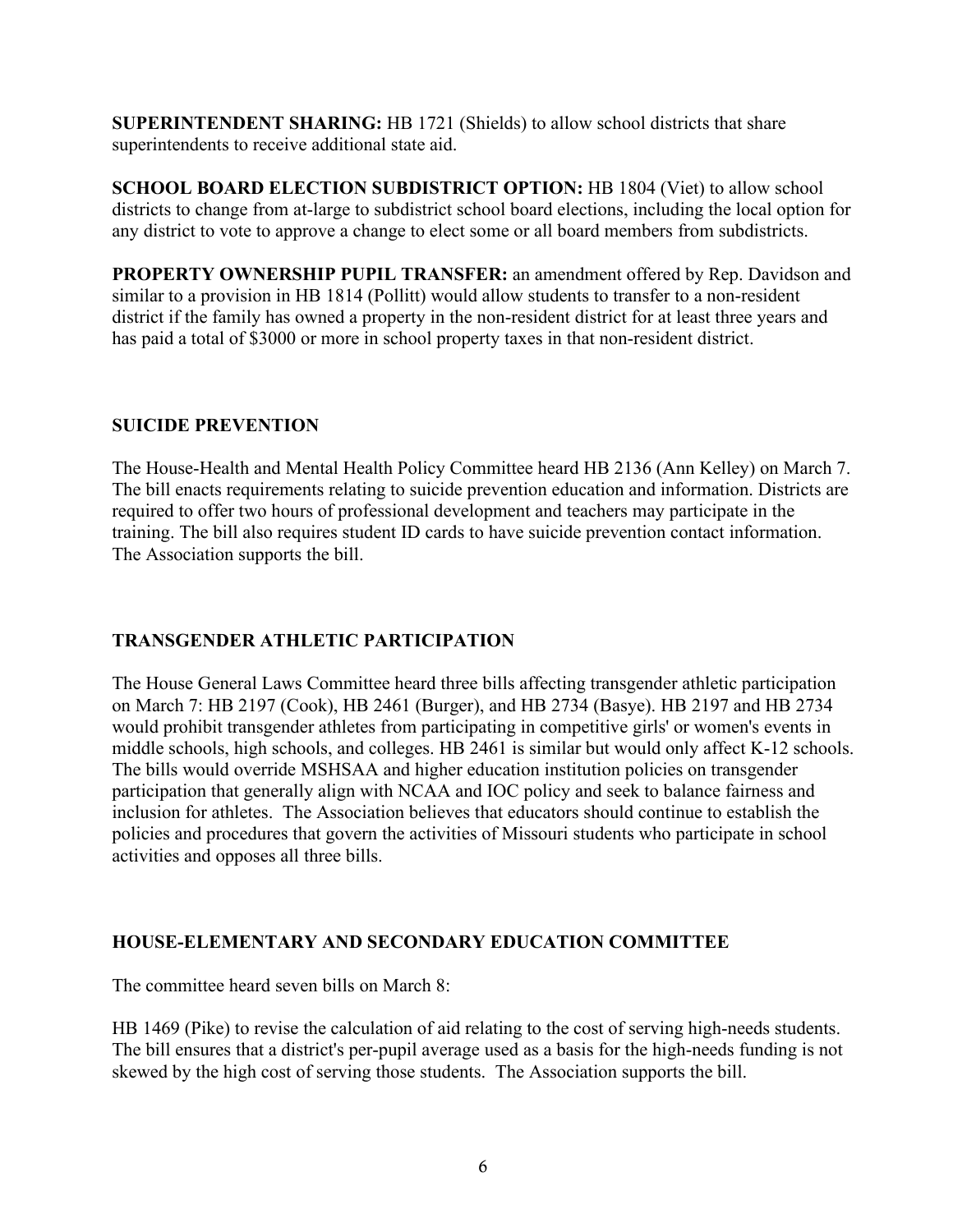HB 1471 (Pike) to ensure that make-up day requirements for half-day preschool programs are proportional to the program's schedule. The Association supports the bill.

HB 2150 (Shields) would enact new provisions governing instruction for vision-impaired students. The bill is expected to increase the fraction of vision-impaired students receiving Braille instruction. The bill requires vision-impaired students to receive assessment and training in use of nonvisual accessible assistive technology and instruction for orientation and mobility. The Association supports the bill.

HB 2492 (Fitzwater) and HB 2618 (Davidson) to revise the laws governing adult high schools and expand opportunities for access. This bill allows synchronous instruction connecting students to a live classroom in a Missouri adult high school to be treated the same as in-person learning. The Association supports the bill.

HB 2575 (West) to establish several new requirements for school board meetings. The bill requires school boards to adopt a policy that provides more options for people to speak to or provide written comments to school boards.

HB 2606 (Pike) to designate the first week of February each year as "School Counseling Week" to recognize the importance of counselors in student success.

HB 2652 (Haffner) to change procedures for accreditation of public schools and school districts. Reminiscent of the "test and punish" mindset of the federal NCLB act, this bill would mandate that district accreditation be determined largely by scores on state-mandated tests, based on percentages specified in the bill. The Association opposes the bill.

The committee also voted to approve three bills on March 8. These bills resemble many of the other bills already heard in the committee this session. The Association believes that curriculum decisions are best made at the local level and opposes all three bills:

HB 1484 (Ann Kelley) regarding prohibitions on instruction relating to race and history. The bill seeks to prohibit certain "concepts" about individuals based upon race or gender from being included in courses.

HCS/HB 1835 (Wiemann) to mandate that a detailed list of topics be included in social studies academic performance standards and include prohibitions on instruction relating to race and history. The HCS modifies the prohibitions on including certain concepts in instruction.

HCS/HB 2189 (Mary Elizabeth Coleman) to place various restrictions on school curricula, place numerous restrictions on staff professional development and impose additional requirements for disclosure of curricula and instructional materials. The HCS removes restrictions on curricula while maintaining the other provisions.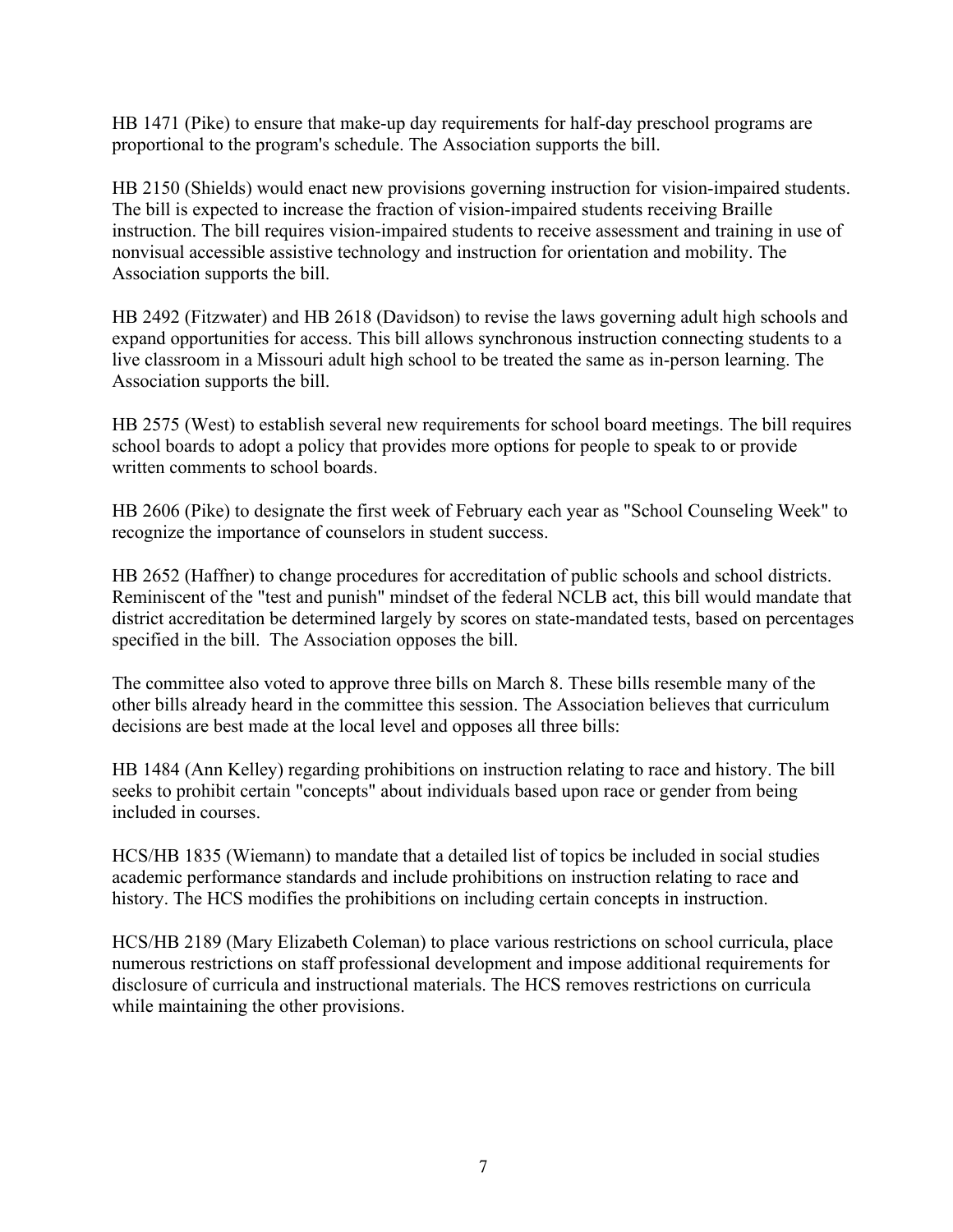# **SENATE EDUCATION COMMITTEE**

The committee heard four bills on March 8:

SB 800 (Hegeman) to repeal the expiration date on the early learning quality assurance report program. The Association supports the bill.

SB 806 (Hoskins) to require districts and charter schools to identify and provide services and programs for gifted children. The bill requires a district to establish a gifted education program if three percent or more are identified as gifted. The Association believes that gifted and talented students need a challenging curriculum and a program that identifies and supports their unique needs. The Association supports the bill.

SB 818 (Bernskoetter) to authorize the Gasconade R-II school district, which crosses county boundaries, to use the county that yields the highest dollar value modifier under the school foundation formula.

SB 958 (Bean) to limit the definition of school bus to include vehicles designed to carry more than ten people. Schools would still be able to use other motor vehicles for pupil transportation.

The committee also voted to approve eight bills on March 8:

SCS/SB 659 (Cierpiot) to require district high schools and charter high schools to offer computer science courses or embedded instruction. The bill allows high schools the option to comply by informing students and parents of virtual course offerings in computer science.

SB 684 (May) to allow school districts to offer elective social studies courses on the Hebrew Scriptures and the New Testament.

SB 691 (Rehder) to require school districts to conduct criminal background checks on certain adults seeking enrollment in courses taught at public schools.

SCS/SB 703 (Eslinger) to strengthen provisions intended to make sure that all students consider their future plans and design their high school program to support those plans and prepare them for what comes after graduation. The bill ensures that all students will be expected to complete an individual and career academic plan that includes planning a transition to post-secondary training or employment. The Association believes that educational programs should be developed that offer career exploration on the secondary level and supports the bill.

SB 647 (Koenig) to establish a grievance process for parents and guardians of elementary and secondary school students. The Association is concerned that the bill would undermine local school governance and create an appeal process to DESE with no standard for consideration of such an appeal.